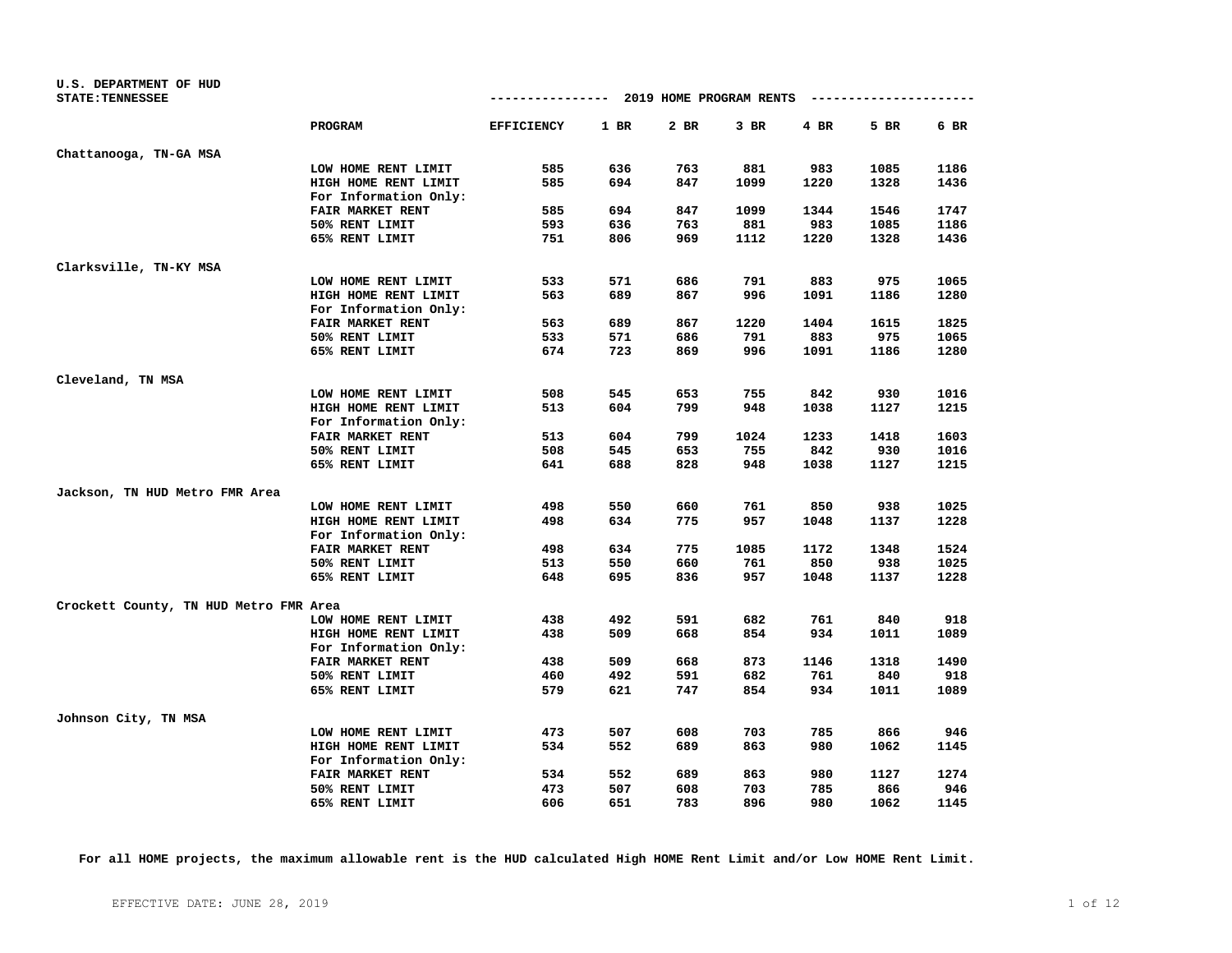| U.S. DEPARTMENT OF HUD                 |                       |                   |        |                         |      |           |      |      |
|----------------------------------------|-----------------------|-------------------|--------|-------------------------|------|-----------|------|------|
| <b>STATE: TENNESSEE</b>                |                       | -------------     |        | 2019 HOME PROGRAM RENTS |      | --------- |      |      |
|                                        | PROGRAM               | <b>EFFICIENCY</b> | $1$ BR | $2$ BR                  | 3 BR | 4 BR      | 5 BR | 6 BR |
| Kingsport-Bristol-Bristol, TN-VA MSA   |                       |                   |        |                         |      |           |      |      |
|                                        | LOW HOME RENT LIMIT   | 482               | 516    | 620                     | 716  | 800       | 882  | 964  |
|                                        | HIGH HOME RENT LIMIT  | 515               | 529    | 700                     | 897  | 981       | 1064 | 1147 |
|                                        | For Information Only: |                   |        |                         |      |           |      |      |
|                                        | FAIR MARKET RENT      | 515               | 529    | 700                     | 924  | 1015      | 1167 | 1320 |
|                                        | 50% RENT LIMIT        | 482               | 516    | 620                     | 716  | 800       | 882  | 964  |
|                                        | 65% RENT LIMIT        | 608               | 652    | 784                     | 897  | 981       | 1064 | 1147 |
| Knoxville, TN HUD Metro FMR Area       |                       |                   |        |                         |      |           |      |      |
|                                        | LOW HOME RENT LIMIT   | 566               | 656    | 787                     | 908  | 1013      | 1118 | 1223 |
|                                        | HIGH HOME RENT LIMIT  | 566               | 698    | 855                     | 1114 | 1299      | 1415 | 1530 |
|                                        | For Information Only: |                   |        |                         |      |           |      |      |
|                                        | FAIR MARKET RENT      | 566               | 698    | 855                     | 1114 | 1405      | 1616 | 1827 |
|                                        | 50% RENT LIMIT        | 612               | 656    | 787                     | 908  | 1013      | 1118 | 1223 |
|                                        | 65% RENT LIMIT        | 799               | 857    | 1031                    | 1182 | 1299      | 1415 | 1530 |
|                                        |                       |                   |        |                         |      |           |      |      |
| Grainger County, TN HUD Metro FMR Area |                       |                   |        |                         |      |           |      |      |
|                                        | LOW HOME RENT LIMIT   | 427               | 492    | 591                     | 682  | 761       | 840  | 918  |
|                                        | HIGH HOME RENT LIMIT  | 427               | 554    | 637                     | 842  | 861       | 990  | 1089 |
|                                        | For Information Only: |                   |        |                         |      |           |      |      |
|                                        | FAIR MARKET RENT      | 427               | 554    | 637                     | 842  | 861       | 990  | 1119 |
|                                        | 50% RENT LIMIT        | 460               | 492    | 591                     | 682  | 761       | 840  | 918  |
|                                        | 65% RENT LIMIT        | 579               | 621    | 747                     | 854  | 934       | 1011 | 1089 |
| Campbell County, TN HUD Metro FMR Area |                       |                   |        |                         |      |           |      |      |
|                                        | LOW HOME RENT LIMIT   | 415               | 468    | 591                     | 682  | 761       | 840  | 918  |
|                                        | HIGH HOME RENT LIMIT  | 415               | 468    | 619                     | 809  | 934       | 1011 | 1089 |
|                                        | For Information Only: |                   |        |                         |      |           |      |      |
|                                        | FAIR MARKET RENT      | 415               | 468    | 619                     | 809  | 1052      | 1210 | 1368 |
|                                        | 50% RENT LIMIT        | 460               | 492    | 591                     | 682  | 761       | 840  | 918  |
|                                        | 65% RENT LIMIT        | 579               | 621    | 747                     | 854  | 934       | 1011 | 1089 |
| Morgan County, TN HUD Metro FMR Area   |                       |                   |        |                         |      |           |      |      |
|                                        | LOW HOME RENT LIMIT   | 449               | 492    | 591                     | 682  | 761       | 840  | 918  |
|                                        | HIGH HOME RENT LIMIT  | 449               | 507    | 670                     | 854  | 934       | 1011 | 1089 |
|                                        | For Information Only: |                   |        |                         |      |           |      |      |
|                                        | FAIR MARKET RENT      | 449               | 507    | 670                     | 891  | 1166      | 1341 | 1516 |
|                                        | 50% RENT LIMIT        | 460               | 492    | 591                     | 682  | 761       | 840  | 918  |
|                                        | 65% RENT LIMIT        | 579               | 621    | 747                     | 854  | 934       | 1011 | 1089 |
|                                        |                       |                   |        |                         |      |           |      |      |
| Roane County, TN HUD Metro FMR Area    |                       |                   |        |                         |      |           |      |      |
|                                        | LOW HOME RENT LIMIT   | 515               | 562    | 675                     | 780  | 870       | 960  | 1050 |
|                                        | HIGH HOME RENT LIMIT  | 515               | 581    | 769                     | 963  | 1074      | 1167 | 1259 |
|                                        | For Information Only: |                   |        |                         |      |           |      |      |
|                                        | FAIR MARKET RENT      | 515               | 581    | 769                     | 963  | 1181      | 1358 | 1535 |
|                                        | 50% RENT LIMIT        | 525               | 562    | 675                     | 780  | 870       | 960  | 1050 |
|                                        | 65% RENT LIMIT        | 663               | 711    | 856                     | 980  | 1074      | 1167 | 1259 |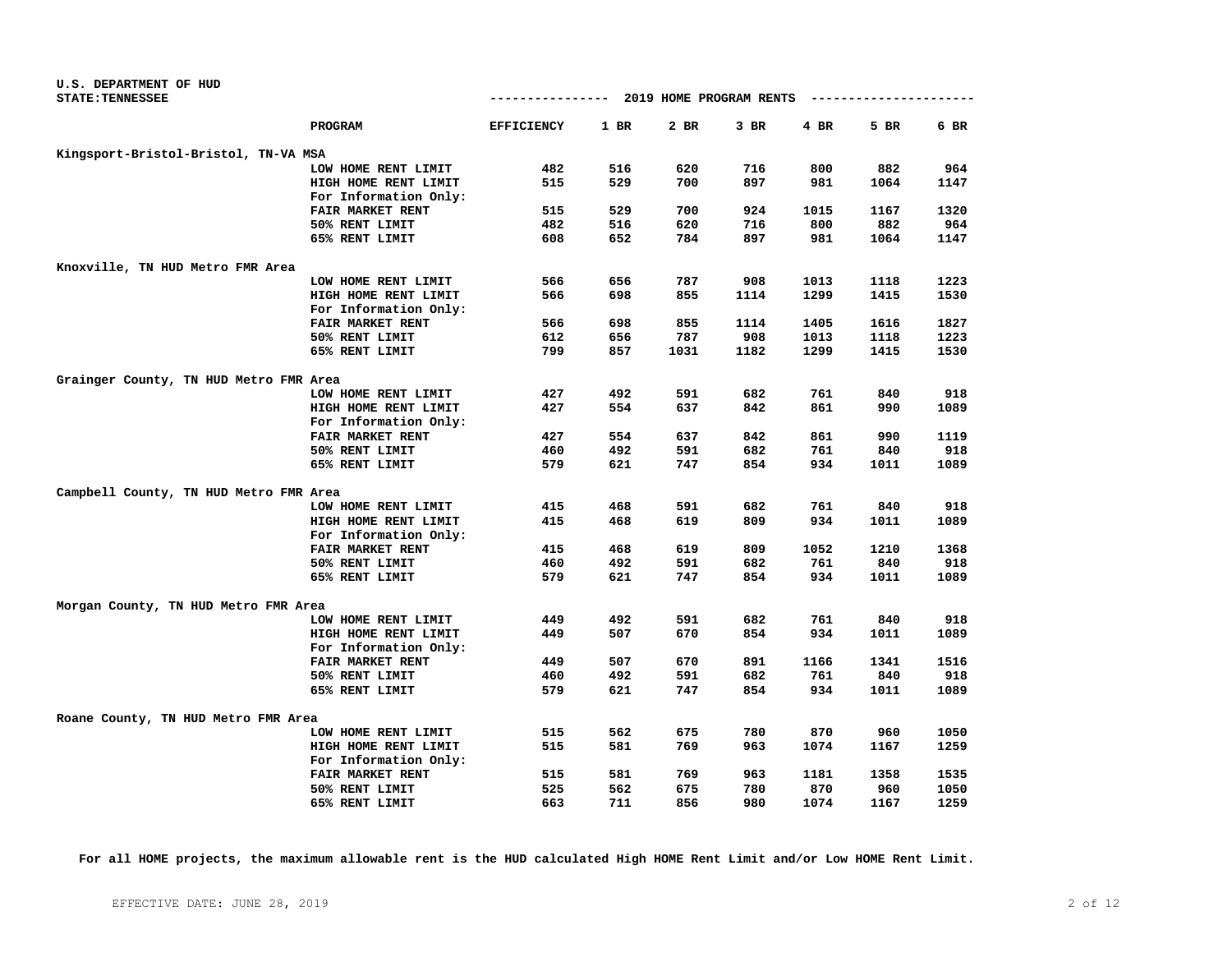| U.S. DEPARTMENT OF HUD                      |                       |                   |      |                         |      |      |      |              |
|---------------------------------------------|-----------------------|-------------------|------|-------------------------|------|------|------|--------------|
| <b>STATE: TENNESSEE</b>                     |                       | ------------      |      | 2019 HOME PROGRAM RENTS |      |      |      |              |
|                                             | PROGRAM               | <b>EFFICIENCY</b> | 1 BR | 2 BR                    | 3 BR | 4 BR | 5 BR | 6 BR         |
| Memphis, TN-MS-AR HUD Metro FMR Area        |                       |                   |      |                         |      |      |      |              |
|                                             | LOW HOME RENT LIMIT   | 577               | 618  | 742                     | 856  | 956  | 1055 | 1153         |
|                                             | HIGH HOME RENT LIMIT  | 658               | 742  | 875                     | 1105 | 1214 | 1321 | 1427         |
|                                             | For Information Only: |                   |      |                         |      |      |      |              |
|                                             | FAIR MARKET RENT      | 658               | 742  | 875                     | 1194 | 1372 | 1578 | 1784         |
|                                             | 50% RENT LIMIT        | 577               | 618  | 742                     | 856  | 956  | 1055 | 1153         |
|                                             | 65% RENT LIMIT        | 748               | 802  | 964                     | 1105 | 1214 | 1321 | 1427         |
| Morristown, TN MSA                          |                       |                   |      |                         |      |      |      |              |
|                                             | LOW HOME RENT LIMIT   | 490               | 525  | 630                     | 726  | 811  | 895  | 978          |
|                                             | HIGH HOME RENT LIMIT  | 515               | 544  | 720                     | 912  | 973  | 1082 | 1166         |
|                                             | For Information Only: |                   |      |                         |      |      |      |              |
|                                             | FAIR MARKET RENT      | 515               | 544  | 720                     | 970  | 973  | 1119 | 1265         |
|                                             | 50% RENT LIMIT        | 490               | 525  | 630                     | 726  | 811  | 895  | 978          |
|                                             | 65% RENT LIMIT        | 616               | 662  | 797                     | 912  | 998  | 1082 | 1166         |
| Nashville-Davidson--Murfreesboro--Franklin, |                       |                   |      |                         |      |      |      |              |
|                                             | LOW HOME RENT LIMIT   | 700               | 750  | 900                     | 1040 | 1160 | 1280 | 1400         |
|                                             |                       | 830               | 911  | 1103                    | 1319 |      | 1582 | 1714         |
|                                             | HIGH HOME RENT LIMIT  |                   |      |                         |      | 1451 |      |              |
|                                             | For Information Only: |                   |      |                         |      |      |      |              |
|                                             | FAIR MARKET RENT      | 830               | 911  | 1103                    | 1455 | 1738 | 1999 | 2259         |
|                                             | 50% RENT LIMIT        | 700<br>890        | 750  | 900                     | 1040 | 1160 | 1280 | 1400<br>1714 |
|                                             | 65% RENT LIMIT        |                   | 955  | 1148                    | 1319 | 1451 | 1582 |              |
| Hickman County, TN HUD Metro FMR Area       |                       |                   |      |                         |      |      |      |              |
|                                             | LOW HOME RENT LIMIT   | 460               | 492  | 591                     | 682  | 761  | 840  | 918          |
|                                             | HIGH HOME RENT LIMIT  | 594               | 651  | 783                     | 896  | 980  | 1062 | 1145         |
|                                             | For Information Only: |                   |      |                         |      |      |      |              |
|                                             | FAIR MARKET RENT      | 594               | 701  | 803                     | 1006 | 1410 | 1622 | 1833         |
|                                             | 50% RENT LIMIT        | 460               | 492  | 591                     | 682  | 761  | 840  | 918          |
|                                             | 65% RENT LIMIT        | 606               | 651  | 783                     | 896  | 980  | 1062 | 1145         |
| Macon County, TN HUD Metro FMR Area         |                       |                   |      |                         |      |      |      |              |
|                                             | LOW HOME RENT LIMIT   | 460               | 492  | 591                     | 682  | 761  | 840  | 918          |
|                                             | HIGH HOME RENT LIMIT  | 500               | 548  | 677                     | 854  | 934  | 1011 | 1089         |
|                                             | For Information Only: |                   |      |                         |      |      |      |              |
|                                             | FAIR MARKET RENT      | 500               | 548  | 677                     | 882  | 1062 | 1221 | 1381         |
|                                             | 50% RENT LIMIT        | 460               | 492  | 591                     | 682  | 761  | 840  | 918          |
|                                             | 65% RENT LIMIT        | 579               | 621  | 747                     | 854  | 934  | 1011 | 1089         |
| Maury County, TN HUD Metro FMR Area         |                       |                   |      |                         |      |      |      |              |
|                                             | LOW HOME RENT LIMIT   | 566               | 606  | 728                     | 841  | 938  | 1036 | 1132         |
|                                             | HIGH HOME RENT LIMIT  | 635               | 726  | 859                     | 1060 | 1163 | 1264 | 1366         |
|                                             | For Information Only: |                   |      |                         |      |      |      |              |
|                                             | FAIR MARKET RENT      | 635               | 726  | 859                     | 1242 | 1339 | 1540 | 1741         |
|                                             | 50% RENT LIMIT        | 566               | 606  | 728                     | 841  | 938  | 1036 | 1132         |
|                                             | 65% RENT LIMIT        | 716               | 769  | 924                     | 1060 | 1163 | 1264 | 1366         |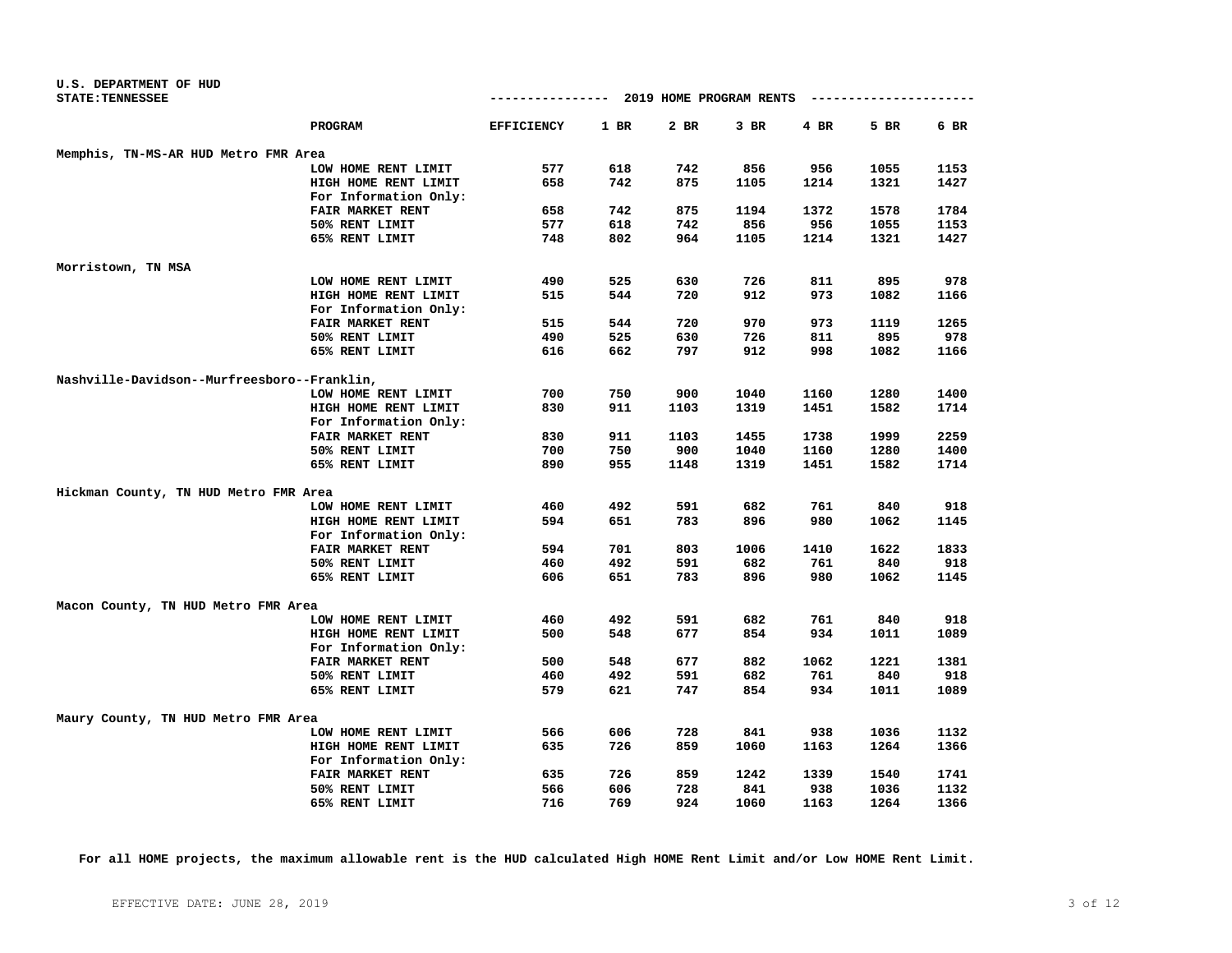| U.S. DEPARTMENT OF HUD              |                       |                   |        |                         |      |            |      |      |
|-------------------------------------|-----------------------|-------------------|--------|-------------------------|------|------------|------|------|
| <b>STATE: TENNESSEE</b>             |                       | --------------    |        | 2019 HOME PROGRAM RENTS |      | ---------- |      |      |
|                                     | PROGRAM               | <b>EFFICIENCY</b> | $1$ BR | 2 BR                    | 3 BR | 4 BR       | 5 BR | 6 BR |
| Smith County, TN HUD Metro FMR Area |                       |                   |        |                         |      |            |      |      |
|                                     | LOW HOME RENT LIMIT   | 507               | 529    | 652                     | 753  | 840        | 926  | 1013 |
|                                     | HIGH HOME RENT LIMIT  | 517               | 529    | 700                     | 877  | 1054       | 1144 | 1235 |
|                                     | For Information Only: |                   |        |                         |      |            |      |      |
|                                     | FAIR MARKET RENT      | 517               | 529    | 700                     | 877  | 1125       | 1294 | 1463 |
|                                     | 50% RENT LIMIT        | 507               | 543    | 652                     | 753  | 840        | 926  | 1013 |
|                                     | 65% RENT LIMIT        | 651               | 699    | 841                     | 962  | 1054       | 1144 | 1235 |
| Bedford County, TN                  |                       |                   |        |                         |      |            |      |      |
|                                     | LOW HOME RENT LIMIT   | 467               | 500    | 600                     | 693  | 773        | 853  | 932  |
|                                     | HIGH HOME RENT LIMIT  | 554               | 558    | 714                     | 867  | 948        | 1027 | 1107 |
|                                     | For Information Only: |                   |        |                         |      |            |      |      |
|                                     | FAIR MARKET RENT      | 554               | 558    | 714                     | 937  | 1161       | 1335 | 1509 |
|                                     | 50% RENT LIMIT        | 467               | 500    | 600                     | 693  | 773        | 853  | 932  |
|                                     | 65% RENT LIMIT        | 588               | 631    | 758                     | 867  | 948        | 1027 | 1107 |
| Benton County, TN                   |                       |                   |        |                         |      |            |      |      |
|                                     | LOW HOME RENT LIMIT   | 457               | 492    | 591                     | 682  | 761        | 840  | 918  |
|                                     | HIGH HOME RENT LIMIT  | 457               | 530    | 619                     | 853  | 915        | 1011 | 1089 |
|                                     | For Information Only: |                   |        |                         |      |            |      |      |
|                                     | FAIR MARKET RENT      | 457               | 530    | 619                     | 853  | 915        | 1052 | 1190 |
|                                     | 50% RENT LIMIT        | 460               | 492    | 591                     | 682  | 761        | 840  | 918  |
|                                     | 65% RENT LIMIT        | 579               | 621    | 747                     | 854  | 934        | 1011 | 1089 |
| Bledsoe County, TN                  |                       |                   |        |                         |      |            |      |      |
|                                     | LOW HOME RENT LIMIT   | 457               | 492    | 591                     | 682  | 761        | 840  | 918  |
|                                     | HIGH HOME RENT LIMIT  | 457               | 541    | 619                     | 776  | 919        | 1011 | 1089 |
|                                     | For Information Only: |                   |        |                         |      |            |      |      |
|                                     | FAIR MARKET RENT      | 457               | 541    | 619                     | 776  | 919        | 1057 | 1195 |
|                                     | 50% RENT LIMIT        | 460               | 492    | 591                     | 682  | 761        | 840  | 918  |
|                                     | 65% RENT LIMIT        | 579               | 621    | 747                     | 854  | 934        | 1011 | 1089 |
|                                     |                       |                   |        |                         |      |            |      |      |
| Carroll County, TN                  | LOW HOME RENT LIMIT   | 457               | 492    | 591                     | 682  | 761        | 840  | 918  |
|                                     | HIGH HOME RENT LIMIT  | 457               | 513    | 619                     | 776  | 919        | 1011 | 1089 |
|                                     | For Information Only: |                   |        |                         |      |            |      |      |
|                                     | FAIR MARKET RENT      | 457               | 513    | 619                     | 776  | 919        | 1057 | 1195 |
|                                     | 50% RENT LIMIT        | 460               | 492    | 591                     | 682  | 761        | 840  | 918  |
|                                     | 65% RENT LIMIT        | 579               | 621    | 747                     | 854  | 934        | 1011 | 1089 |
|                                     |                       |                   |        |                         |      |            |      |      |
| Claiborne County, TN                |                       |                   |        |                         |      |            |      |      |
|                                     | LOW HOME RENT LIMIT   | 457               | 487    | 591                     | 682  | 761        | 840  | 918  |
|                                     | HIGH HOME RENT LIMIT  | 457               | 487    | 619                     | 776  | 934        | 1011 | 1089 |
|                                     | For Information Only: |                   |        |                         |      |            |      |      |
|                                     | FAIR MARKET RENT      | 457               | 487    | 619                     | 776  | 979        | 1126 | 1273 |
|                                     | 50% RENT LIMIT        | 460               | 492    | 591                     | 682  | 761        | 840  | 918  |
|                                     | 65% RENT LIMIT        | 579               | 621    | 747                     | 854  | 934        | 1011 | 1089 |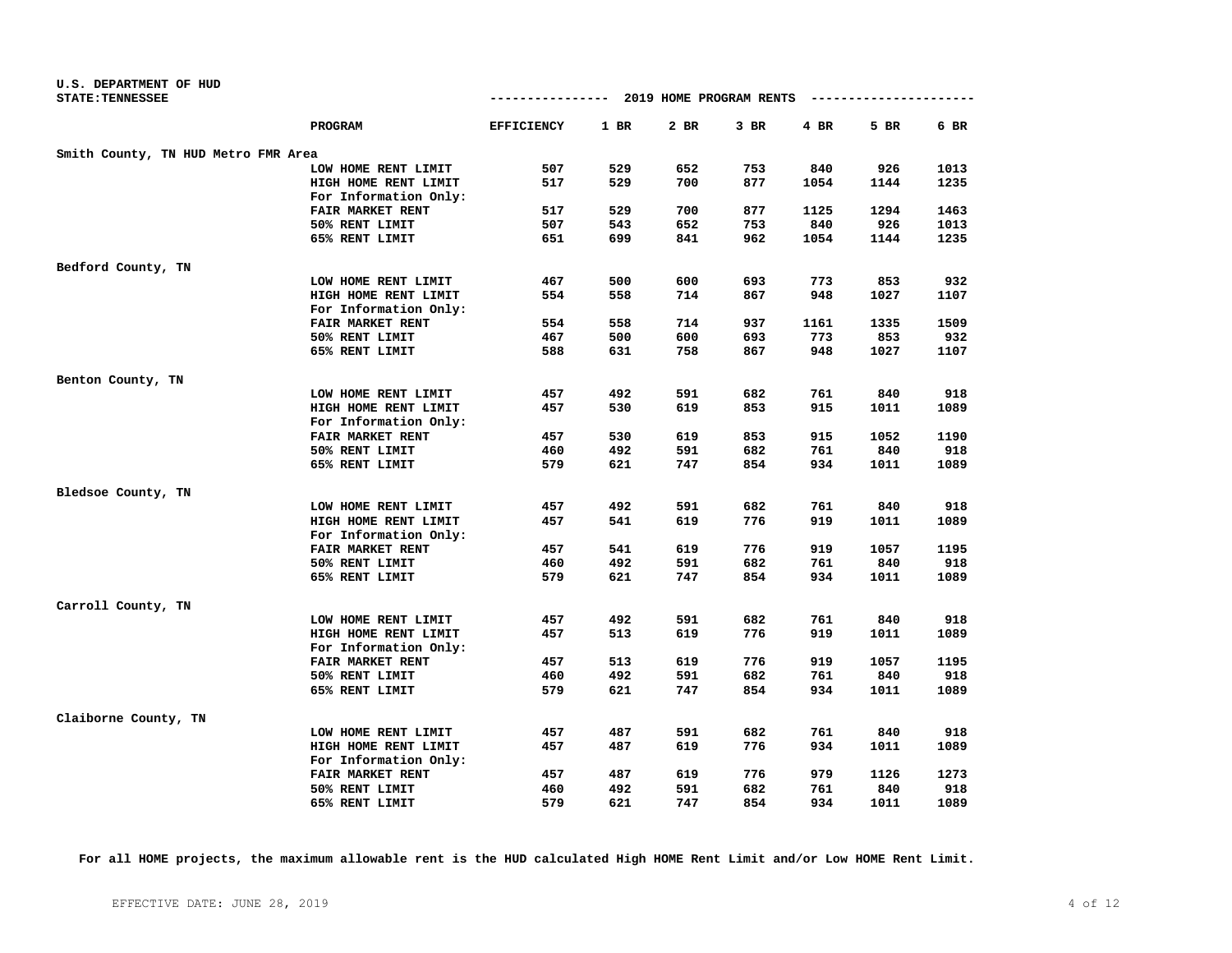| U.S. DEPARTMENT OF HUD  |                         | -------------- 2019 HOME PROGRAM RENTS |      |      |        |      | ---------------------- |      |
|-------------------------|-------------------------|----------------------------------------|------|------|--------|------|------------------------|------|
| <b>STATE: TENNESSEE</b> |                         |                                        |      |      |        |      |                        |      |
|                         | PROGRAM                 | <b>EFFICIENCY</b>                      | 1 BR | 2 BR | $3$ BR | 4 BR | 5 BR                   | 6 BR |
| Clay County, TN         |                         |                                        |      |      |        |      |                        |      |
|                         | LOW HOME RENT LIMIT     | 457                                    | 481  | 591  | 682    | 761  | 840                    | 918  |
|                         | HIGH HOME RENT LIMIT    | 457                                    | 481  | 619  | 854    | 919  | 1011                   | 1089 |
|                         | For Information Only:   |                                        |      |      |        |      |                        |      |
|                         | FAIR MARKET RENT        | 457                                    | 481  | 619  | 870    | 919  | 1057                   | 1195 |
|                         | 50% RENT LIMIT          | 460                                    | 492  | 591  | 682    | 761  | 840                    | 918  |
|                         | 65% RENT LIMIT          | 579                                    | 621  | 747  | 854    | 934  | 1011                   | 1089 |
| Cocke County, TN        |                         |                                        |      |      |        |      |                        |      |
|                         | LOW HOME RENT LIMIT     | 457                                    | 468  | 591  | 682    | 761  | 840                    | 918  |
|                         | HIGH HOME RENT LIMIT    | 457                                    | 468  | 619  | 854    | 919  | 1011                   | 1089 |
|                         | For Information Only:   |                                        |      |      |        |      |                        |      |
|                         | FAIR MARKET RENT        | 457                                    | 468  | 619  | 887    | 919  | 1057                   | 1195 |
|                         | 50% RENT LIMIT          | 460                                    | 492  | 591  | 682    | 761  | 840                    | 918  |
|                         | 65% RENT LIMIT          | 579                                    | 621  | 747  | 854    | 934  | 1011                   | 1089 |
| Coffee County, TN       |                         |                                        |      |      |        |      |                        |      |
|                         | LOW HOME RENT LIMIT     | 502                                    | 515  | 650  | 750    | 837  | 923                    | 1009 |
|                         | HIGH HOME RENT LIMIT    | 502                                    | 515  | 681  | 919    | 994  | 1118                   | 1207 |
|                         | For Information Only:   |                                        |      |      |        |      |                        |      |
|                         | <b>FAIR MARKET RENT</b> | 502                                    | 515  | 681  | 919    | 994  | 1143                   | 1292 |
|                         | 50% RENT LIMIT          | 505                                    | 541  | 650  | 750    | 837  | 923                    | 1009 |
|                         | 65% RENT LIMIT          | 636                                    | 683  | 822  | 941    | 1030 | 1118                   | 1207 |
| Cumberland County, TN   |                         |                                        |      |      |        |      |                        |      |
|                         | LOW HOME RENT LIMIT     | 460                                    | 487  | 591  | 682    | 761  | 840                    | 918  |
|                         | HIGH HOME RENT LIMIT    | 484                                    | 487  | 644  | 854    | 898  | 1011                   | 1089 |
|                         | For Information Only:   |                                        |      |      |        |      |                        |      |
|                         | <b>FAIR MARKET RENT</b> | 484                                    | 487  | 644  | 866    | 898  | 1033                   | 1167 |
|                         | 50% RENT LIMIT          | 460                                    | 492  | 591  | 682    | 761  | 840                    | 918  |
|                         | 65% RENT LIMIT          | 579                                    | 621  | 747  | 854    | 934  | 1011                   | 1089 |
| Decatur County, TN      |                         |                                        |      |      |        |      |                        |      |
|                         | LOW HOME RENT LIMIT     | 457                                    | 492  | 591  | 682    | 761  | 840                    | 918  |
|                         | HIGH HOME RENT LIMIT    | 457                                    | 541  | 619  | 776    | 919  | 1050                   | 1131 |
|                         | For Information Only:   |                                        |      |      |        |      |                        |      |
|                         | FAIR MARKET RENT        | 457                                    | 541  | 619  | 776    | 919  | 1057                   | 1195 |
|                         | 50% RENT LIMIT          | 460                                    | 492  | 591  | 682    | 761  | 840                    | 918  |
|                         | 65% RENT LIMIT          | 599                                    | 643  | 774  | 885    | 969  | 1050                   | 1131 |
| DeKalb County, TN       |                         |                                        |      |      |        |      |                        |      |
|                         | LOW HOME RENT LIMIT     | 457                                    | 468  | 591  | 682    | 761  | 840                    | 918  |
|                         | HIGH HOME RENT LIMIT    | 457                                    | 468  | 619  | 854    | 919  | 1011                   | 1089 |
|                         | For Information Only:   |                                        |      |      |        |      |                        |      |
|                         | FAIR MARKET RENT        | 457                                    | 468  | 619  | 895    | 919  | 1057                   | 1195 |
|                         | 50% RENT LIMIT          | 460                                    | 492  | 591  | 682    | 761  | 840                    | 918  |
|                         | 65% RENT LIMIT          | 579                                    | 621  | 747  | 854    | 934  | 1011                   | 1089 |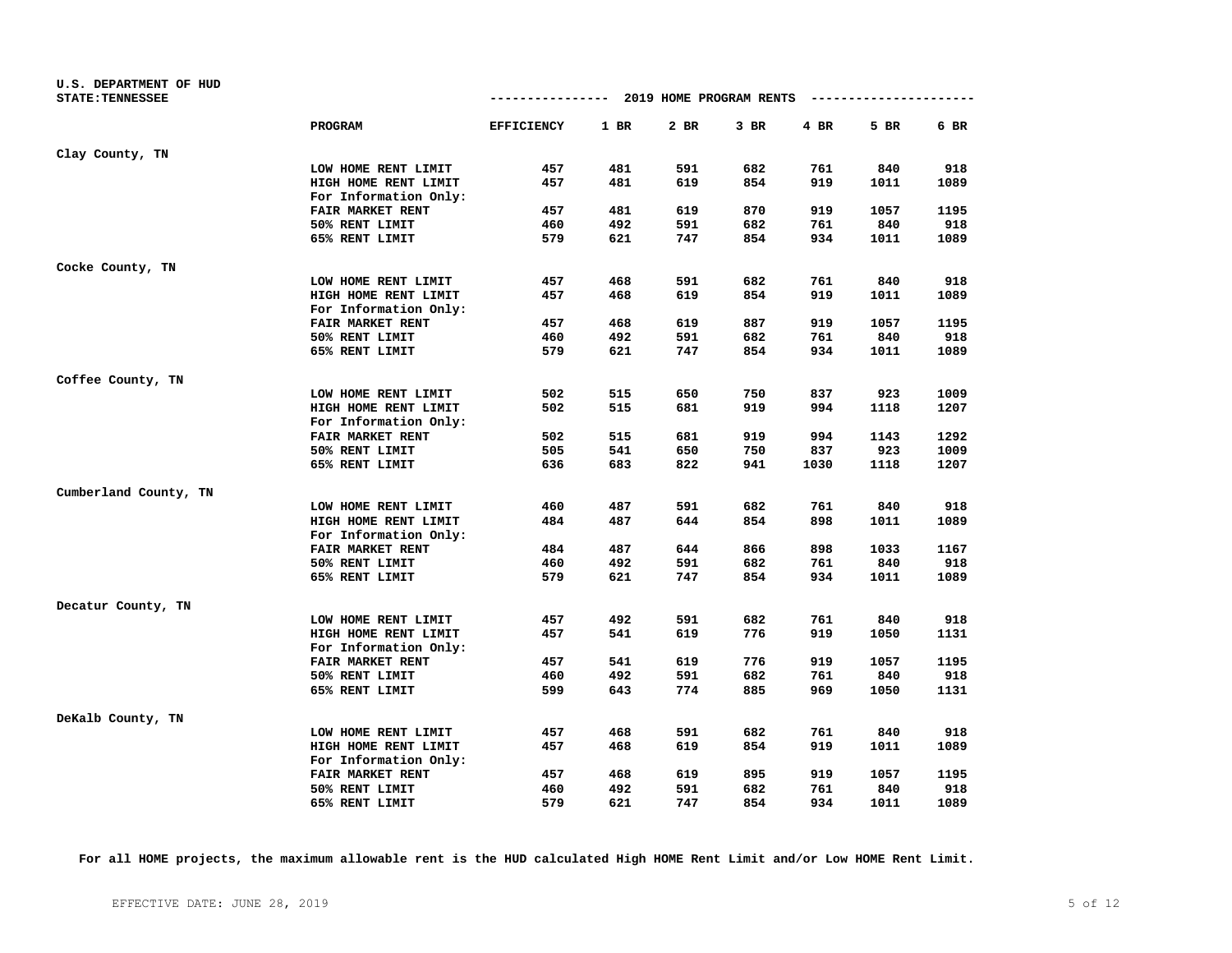| U.S. DEPARTMENT OF HUD<br><b>STATE: TENNESSEE</b> |                         |                   |            | ------------- 2019 HOME PROGRAM RENTS |            |            | ---------------------- |      |
|---------------------------------------------------|-------------------------|-------------------|------------|---------------------------------------|------------|------------|------------------------|------|
|                                                   | <b>PROGRAM</b>          | <b>EFFICIENCY</b> | 1 BR       | 2 BR                                  | $3$ BR     | $4$ BR     | 5 BR                   | 6 BR |
| Dyer County, TN                                   |                         |                   |            |                                       |            |            |                        |      |
|                                                   | LOW HOME RENT LIMIT     | 473               | 485        | 642                                   | 747        | 833        | 920                    | 1006 |
|                                                   | HIGH HOME RENT LIMIT    | 473               | 485        | 642                                   | 928        | 971        | 1116                   | 1203 |
|                                                   | For Information Only:   |                   |            |                                       |            |            |                        |      |
|                                                   | FAIR MARKET RENT        | 473               | 485        | 642                                   | 928        | 971        | 1117                   | 1262 |
|                                                   | 50% RENT LIMIT          | 503               | 539        | 647                                   | 747        | 833        | 920                    | 1006 |
|                                                   | 65% RENT LIMIT          | 635               | 682        | 821                                   | 939        | 1028       | 1116                   | 1203 |
| Fentress County, TN                               |                         |                   |            |                                       |            |            |                        |      |
|                                                   | LOW HOME RENT LIMIT     | 457               | 492        | 591                                   | 682        | 761        | 840                    | 918  |
|                                                   | HIGH HOME RENT LIMIT    | 457               | 541        | 619                                   | 830        | 934        | 1011                   | 1089 |
|                                                   | For Information Only:   |                   |            |                                       |            |            |                        |      |
|                                                   | FAIR MARKET RENT        | 457               | 541        | 619                                   | 830        | 1058       | 1217                   | 1375 |
|                                                   | 50% RENT LIMIT          | 460               | 492        | 591                                   | 682        | 761        | 840                    | 918  |
|                                                   | 65% RENT LIMIT          | 579               | 621        | 747                                   | 854        | 934        | 1011                   | 1089 |
| Franklin County, TN                               |                         |                   |            |                                       |            |            |                        |      |
|                                                   | LOW HOME RENT LIMIT     | 457               | 468        | 619                                   | 716        | 800        | 882                    | 964  |
|                                                   | HIGH HOME RENT LIMIT    | 457               | 468        | 619                                   | 895        | 1033       | 1121                   | 1208 |
|                                                   | For Information Only:   |                   |            |                                       |            |            |                        |      |
|                                                   | <b>FAIR MARKET RENT</b> | 457               | 468        | 619                                   | 895        | 1060       | 1219                   | 1378 |
|                                                   | 50% RENT LIMIT          | 482               | 516        | 620                                   | 716        | 800        | 882                    | 964  |
|                                                   | 65% RENT LIMIT          | 638               | 684        | 823                                   | 943        | 1033       | 1121                   | 1208 |
| Gibson County, TN                                 |                         |                   |            |                                       |            |            |                        |      |
|                                                   | LOW HOME RENT LIMIT     | 457               | 492        | 591                                   | 682        | 761        | 840                    | 918  |
|                                                   | HIGH HOME RENT LIMIT    | 457               | 542        | 620                                   | 846        | 979        | 1061                   | 1144 |
|                                                   | For Information Only:   |                   |            |                                       |            |            |                        |      |
|                                                   | <b>FAIR MARKET RENT</b> | 457               | 542        | 620                                   | 846        | 1022       | 1175                   | 1329 |
|                                                   | 50% RENT LIMIT          | 460               | 492        | 591                                   | 682        | 761        | 840                    | 918  |
|                                                   | 65% RENT LIMIT          | 605               | 650        | 782                                   | 895        | 979        | 1061                   | 1144 |
| Giles County, TN                                  |                         |                   |            |                                       |            |            |                        |      |
|                                                   | LOW HOME RENT LIMIT     | 457               | 506        | 607                                   | 701        | 782        | 863                    | 943  |
|                                                   | HIGH HOME RENT LIMIT    | 457               | 541        | 619                                   | 842        | 960        | 1041                   | 1121 |
|                                                   | For Information Only:   |                   |            |                                       |            |            |                        |      |
|                                                   | FAIR MARKET RENT        | 457               | 541        | 619                                   | 842        | 1027       | 1181                   | 1335 |
|                                                   | 50% RENT LIMIT          | 472               | 506        | 607                                   | 701        | 782        | 863                    | 943  |
|                                                   | 65% RENT LIMIT          | 594               | 638        | 767                                   | 878        | 960        | 1041                   | 1121 |
| Greene County, TN                                 |                         |                   |            |                                       |            |            |                        |      |
|                                                   | LOW HOME RENT LIMIT     | 472               | 475        | 619                                   | 716        | 800        | 882                    | 964  |
|                                                   | HIGH HOME RENT LIMIT    | 472               | 475        | 619                                   | 812        | 968        | 1064                   | 1147 |
|                                                   | For Information Only:   |                   |            |                                       |            |            |                        |      |
|                                                   | FAIR MARKET RENT        | 472<br>482        | 475        | 619<br>620                            | 812<br>716 | 968        | 1113<br>882            | 1258 |
|                                                   | 50% RENT LIMIT          | 608               | 516<br>652 | 784                                   | 897        | 800<br>981 | 1064                   | 964  |
|                                                   | 65% RENT LIMIT          |                   |            |                                       |            |            |                        | 1147 |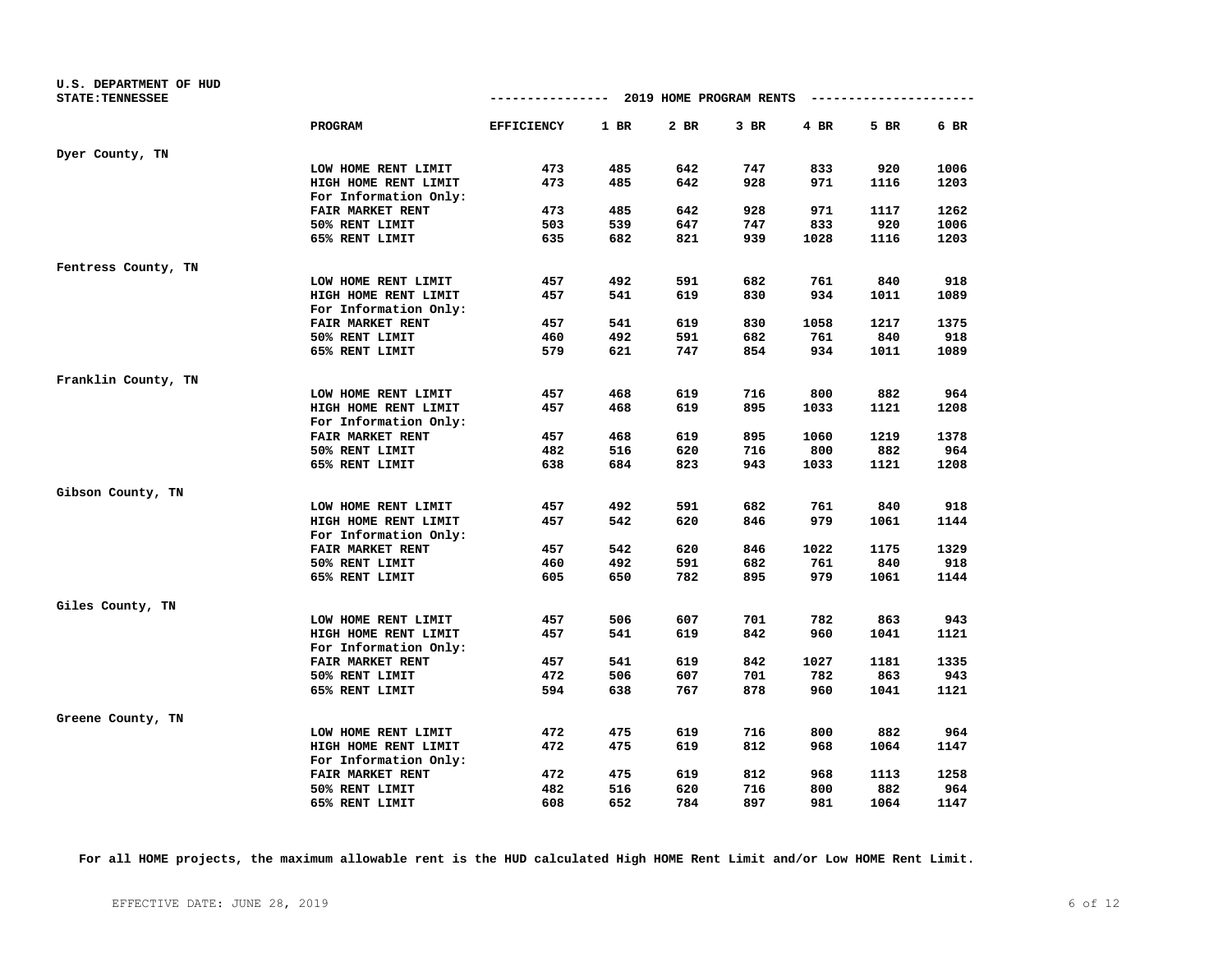| U.S. DEPARTMENT OF HUD  |                         |                   |      |                                      |        |      |      |      |
|-------------------------|-------------------------|-------------------|------|--------------------------------------|--------|------|------|------|
| <b>STATE: TENNESSEE</b> |                         |                   |      | ------------ 2019 HOME PROGRAM RENTS |        |      |      |      |
|                         | PROGRAM                 | <b>EFFICIENCY</b> | 1 BR | 2 BR                                 | $3$ BR | 4 BR | 5 BR | 6 BR |
| Grundy County, TN       |                         |                   |      |                                      |        |      |      |      |
|                         | LOW HOME RENT LIMIT     | 457               | 492  | 591                                  | 682    | 761  | 840  | 918  |
|                         | HIGH HOME RENT LIMIT    | 457               | 496  | 619                                  | 854    | 919  | 1011 | 1089 |
|                         | For Information Only:   |                   |      |                                      |        |      |      |      |
|                         | <b>FAIR MARKET RENT</b> | 457               | 496  | 619                                  | 866    | 919  | 1057 | 1195 |
|                         | 50% RENT LIMIT          | 460               | 492  | 591                                  | 682    | 761  | 840  | 918  |
|                         | 65% RENT LIMIT          | 579               | 621  | 747                                  | 854    | 934  | 1011 | 1089 |
| Hancock County, TN      |                         |                   |      |                                      |        |      |      |      |
|                         | LOW HOME RENT LIMIT     | 457               | 488  | 591                                  | 682    | 761  | 840  | 918  |
|                         | HIGH HOME RENT LIMIT    | 457               | 488  | 619                                  | 854    | 934  | 1011 | 1089 |
|                         | For Information Only:   |                   |      |                                      |        |      |      |      |
|                         | FAIR MARKET RENT        | 457               | 488  | 619                                  | 893    | 1087 | 1250 | 1413 |
|                         | 50% RENT LIMIT          | 460               | 492  | 591                                  | 682    | 761  | 840  | 918  |
|                         | 65% RENT LIMIT          | 579               | 621  | 747                                  | 854    | 934  | 1011 | 1089 |
| Hardeman County, TN     |                         |                   |      |                                      |        |      |      |      |
|                         | LOW HOME RENT LIMIT     | 457               | 468  | 591                                  | 682    | 761  | 840  | 918  |
|                         | HIGH HOME RENT LIMIT    | 457               | 468  | 619                                  | 845    | 926  | 1011 | 1089 |
|                         | For Information Only:   |                   |      |                                      |        |      |      |      |
|                         | <b>FAIR MARKET RENT</b> | 457               | 468  | 619                                  | 845    | 926  | 1065 | 1204 |
|                         | 50% RENT LIMIT          | 460               | 492  | 591                                  | 682    | 761  | 840  | 918  |
|                         | 65% RENT LIMIT          | 579               | 621  | 747                                  | 854    | 934  | 1011 | 1089 |
| Hardin County, TN       |                         |                   |      |                                      |        |      |      |      |
|                         | LOW HOME RENT LIMIT     | 460               | 492  | 591                                  | 682    | 761  | 840  | 918  |
|                         | HIGH HOME RENT LIMIT    | 495               | 528  | 671                                  | 841    | 934  | 1011 | 1089 |
|                         | For Information Only:   |                   |      |                                      |        |      |      |      |
|                         | <b>FAIR MARKET RENT</b> | 495               | 528  | 671                                  | 841    | 996  | 1145 | 1295 |
|                         | 50% RENT LIMIT          | 460               | 492  | 591                                  | 682    | 761  | 840  | 918  |
|                         | 65% RENT LIMIT          | 579               | 621  | 747                                  | 854    | 934  | 1011 | 1089 |
| Haywood County, TN      |                         |                   |      |                                      |        |      |      |      |
|                         | LOW HOME RENT LIMIT     | 445               | 491  | 591                                  | 682    | 761  | 840  | 918  |
|                         | HIGH HOME RENT LIMIT    | 445               | 491  | 649                                  | 854    | 934  | 1011 | 1089 |
|                         | For Information Only:   |                   |      |                                      |        |      |      |      |
|                         | FAIR MARKET RENT        | 445               | 491  | 649                                  | 895    | 1019 | 1172 | 1325 |
|                         | 50% RENT LIMIT          | 460               | 492  | 591                                  | 682    | 761  | 840  | 918  |
|                         | 65% RENT LIMIT          | 579               | 621  | 747                                  | 854    | 934  | 1011 | 1089 |
| Henderson County, TN    |                         |                   |      |                                      |        |      |      |      |
|                         | LOW HOME RENT LIMIT     | 463               | 496  | 596                                  | 688    | 767  | 846  | 925  |
|                         | HIGH HOME RENT LIMIT    | 485               | 497  | 658                                  | 824    | 889  | 1022 | 1109 |
|                         | For Information Only:   |                   |      |                                      |        |      |      |      |
|                         | <b>FAIR MARKET RENT</b> | 485               | 497  | 658                                  | 824    | 889  | 1022 | 1156 |
|                         | 50% RENT LIMIT          | 463               | 496  | 596                                  | 688    | 767  | 846  | 925  |
|                         | 65% RENT LIMIT          | 588               | 631  | 759                                  | 869    | 950  | 1029 | 1109 |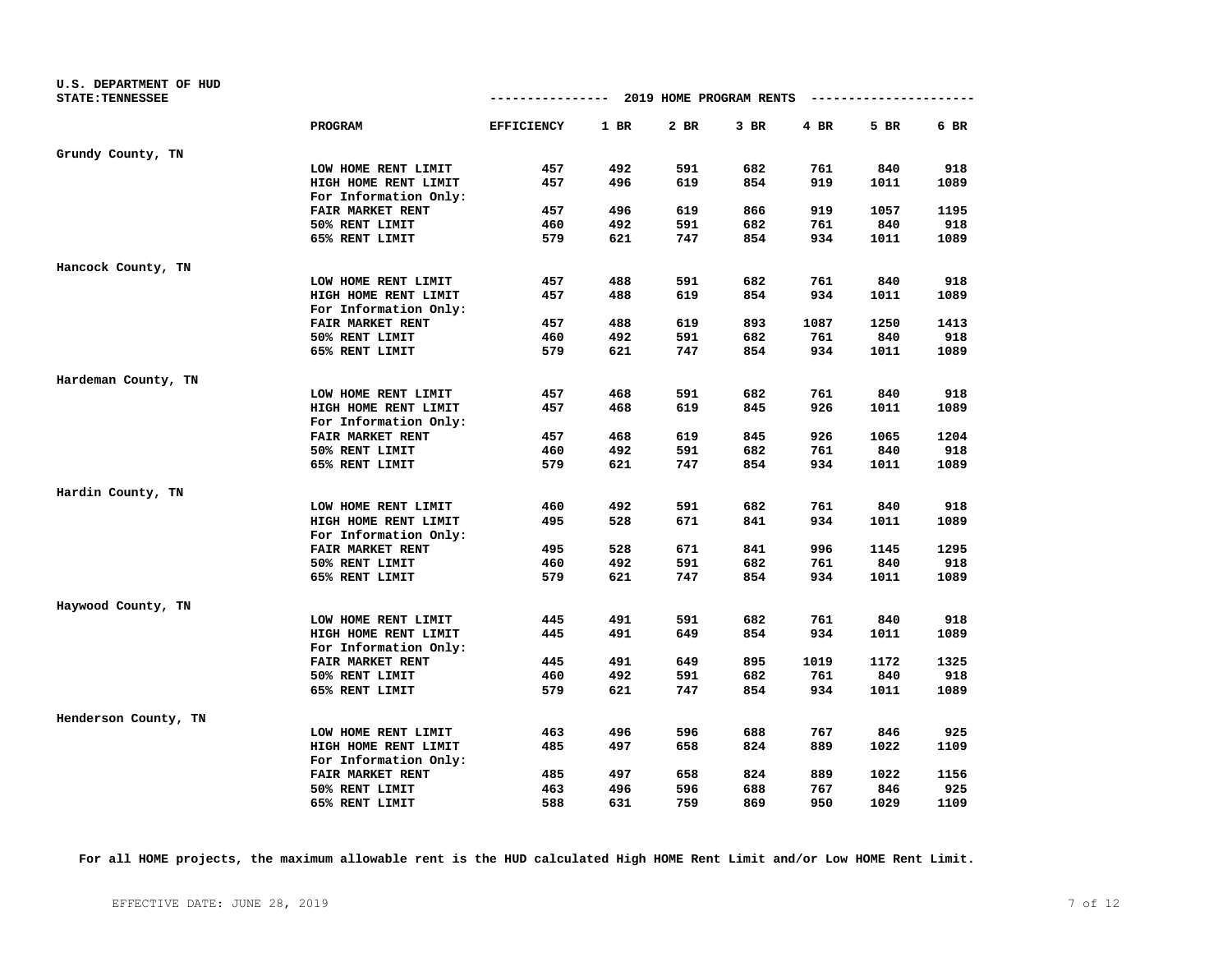| U.S. DEPARTMENT OF HUD  |                         |                                      |      |      |        |      |                        |      |
|-------------------------|-------------------------|--------------------------------------|------|------|--------|------|------------------------|------|
| <b>STATE: TENNESSEE</b> |                         | ------------ 2019 HOME PROGRAM RENTS |      |      |        |      | ---------------------- |      |
|                         | PROGRAM                 | <b>EFFICIENCY</b>                    | 1 BR | 2 BR | $3$ BR | 4 BR | 5 BR                   | 6 BR |
| Henry County, TN        |                         |                                      |      |      |        |      |                        |      |
|                         | LOW HOME RENT LIMIT     | 457                                  | 484  | 591  | 682    | 761  | 840                    | 918  |
|                         | HIGH HOME RENT LIMIT    | 457                                  | 484  | 619  | 849    | 939  | 1066                   | 1149 |
|                         | For Information Only:   |                                      |      |      |        |      |                        |      |
|                         | <b>FAIR MARKET RENT</b> | 457                                  | 484  | 619  | 849    | 939  | 1080                   | 1221 |
|                         | 50% RENT LIMIT          | 460                                  | 492  | 591  | 682    | 761  | 840                    | 918  |
|                         | 65% RENT LIMIT          | 608                                  | 653  | 786  | 899    | 983  | 1066                   | 1149 |
| Houston County, TN      |                         |                                      |      |      |        |      |                        |      |
|                         | LOW HOME RENT LIMIT     | 457                                  | 492  | 591  | 682    | 761  | 840                    | 918  |
|                         | HIGH HOME RENT LIMIT    | 457                                  | 541  | 619  | 776    | 859  | 988                    | 1117 |
|                         | For Information Only:   |                                      |      |      |        |      |                        |      |
|                         | FAIR MARKET RENT        | 457                                  | 541  | 619  | 776    | 859  | 988                    | 1117 |
|                         | 50% RENT LIMIT          | 460                                  | 492  | 591  | 682    | 761  | 840                    | 918  |
|                         | 65% RENT LIMIT          | 599                                  | 643  | 774  | 885    | 969  | 1050                   | 1131 |
| Humphreys County, TN    |                         |                                      |      |      |        |      |                        |      |
|                         | LOW HOME RENT LIMIT     | 474                                  | 530  | 643  | 749    | 836  | 922                    | 1008 |
|                         | HIGH HOME RENT LIMIT    | 474                                  | 530  | 643  | 838    | 979  | 1126                   | 1273 |
|                         | For Information Only:   |                                      |      |      |        |      |                        |      |
|                         | <b>FAIR MARKET RENT</b> | 474                                  | 530  | 643  | 838    | 979  | 1126                   | 1273 |
|                         | 50% RENT LIMIT          | 505                                  | 540  | 648  | 749    | 836  | 922                    | 1008 |
|                         | 65% RENT LIMIT          | 679                                  | 729  | 877  | 1004   | 1100 | 1196                   | 1291 |
| Jackson County, TN      |                         |                                      |      |      |        |      |                        |      |
|                         | LOW HOME RENT LIMIT     | 457                                  | 468  | 591  | 682    | 761  | 840                    | 918  |
|                         | HIGH HOME RENT LIMIT    | 457                                  | 468  | 619  | 803    | 837  | 963                    | 1088 |
|                         | For Information Only:   |                                      |      |      |        |      |                        |      |
|                         | <b>FAIR MARKET RENT</b> | 457                                  | 468  | 619  | 803    | 837  | 963                    | 1088 |
|                         | 50% RENT LIMIT          | 460                                  | 492  | 591  | 682    | 761  | 840                    | 918  |
|                         | 65% RENT LIMIT          | 579                                  | 621  | 747  | 854    | 934  | 1011                   | 1089 |
| Johnson County, TN      |                         |                                      |      |      |        |      |                        |      |
|                         | LOW HOME RENT LIMIT     | 457                                  | 492  | 591  | 682    | 761  | 840                    | 918  |
|                         | HIGH HOME RENT LIMIT    | 457                                  | 541  | 619  | 776    | 919  | 1011                   | 1089 |
|                         | For Information Only:   |                                      |      |      |        |      |                        |      |
|                         | FAIR MARKET RENT        | 457                                  | 541  | 619  | 776    | 919  | 1057                   | 1195 |
|                         | 50% RENT LIMIT          | 460                                  | 492  | 591  | 682    | 761  | 840                    | 918  |
|                         | 65% RENT LIMIT          | 579                                  | 621  | 747  | 854    | 934  | 1011                   | 1089 |
| Lake County, TN         |                         |                                      |      |      |        |      |                        |      |
|                         | LOW HOME RENT LIMIT     | 457                                  | 492  | 591  | 682    | 761  | 840                    | 918  |
|                         | HIGH HOME RENT LIMIT    | 457                                  | 518  | 619  | 825    | 837  | 963                    | 1088 |
|                         | For Information Only:   |                                      |      |      |        |      |                        |      |
|                         | <b>FAIR MARKET RENT</b> | 457                                  | 518  | 619  | 825    | 837  | 963                    | 1088 |
|                         | 50% RENT LIMIT          | 460                                  | 492  | 591  | 682    | 761  | 840                    | 918  |
|                         | 65% RENT LIMIT          | 579                                  | 621  | 747  | 854    | 934  | 1011                   | 1089 |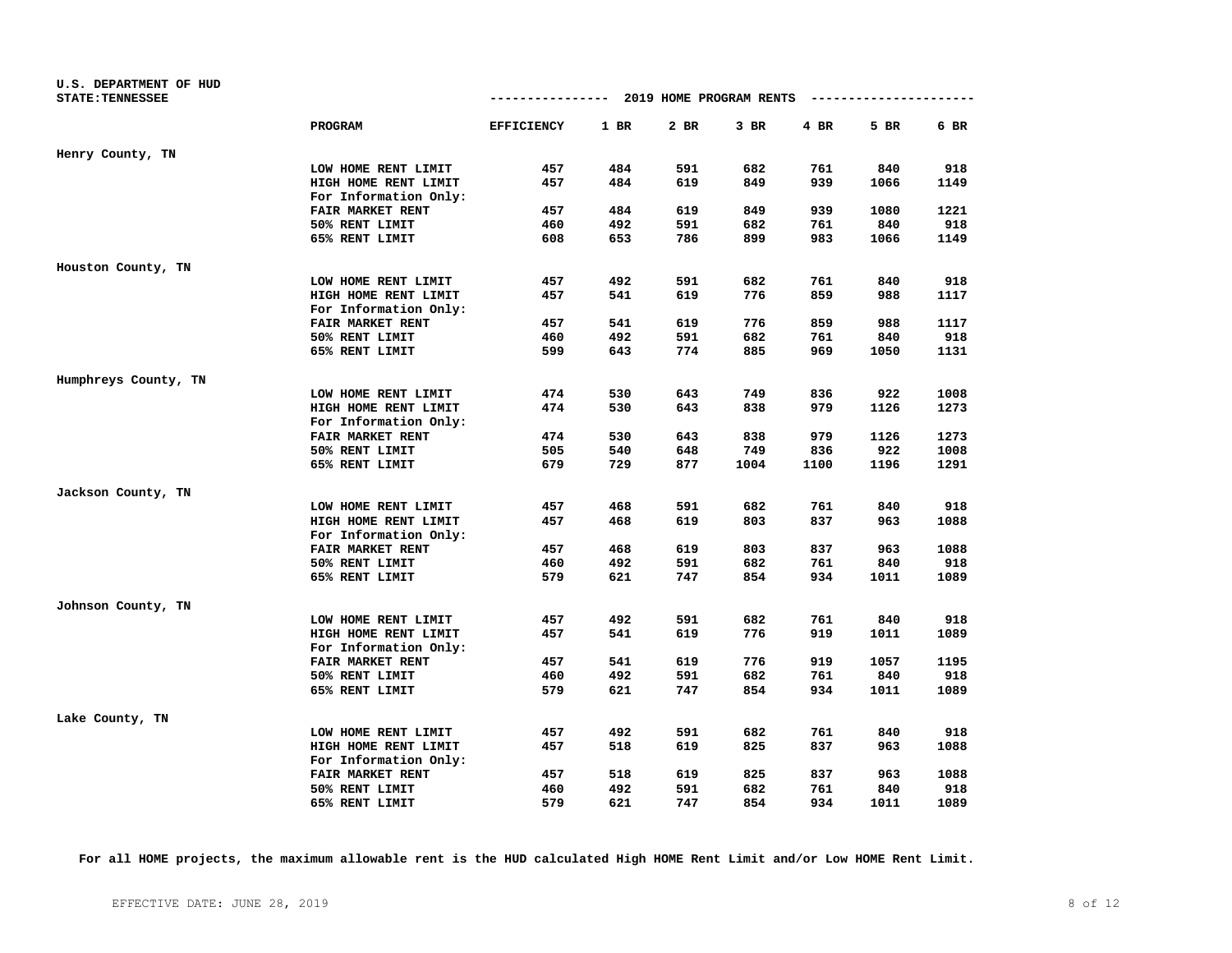| U.S. DEPARTMENT OF HUD<br><b>STATE: TENNESSEE</b> |                         |                   |      | ------------ 2019 HOME PROGRAM RENTS |        |        | ---------------------- |      |
|---------------------------------------------------|-------------------------|-------------------|------|--------------------------------------|--------|--------|------------------------|------|
|                                                   | PROGRAM                 | <b>EFFICIENCY</b> | 1 BR | 2 BR                                 | $3$ BR | $4$ BR | 5 BR                   | 6 BR |
|                                                   |                         |                   |      |                                      |        |        |                        |      |
| Lauderdale County, TN                             |                         |                   |      |                                      |        |        |                        |      |
|                                                   | LOW HOME RENT LIMIT     | 458               | 492  | 591                                  | 682    | 761    | 840                    | 918  |
|                                                   | HIGH HOME RENT LIMIT    | 458               | 518  | 621                                  | 828    | 934    | 1011                   | 1089 |
|                                                   | For Information Only:   |                   |      |                                      |        |        |                        |      |
|                                                   | FAIR MARKET RENT        | 458               | 518  | 621                                  | 828    | 968    | 1113                   | 1258 |
|                                                   | 50% RENT LIMIT          | 460               | 492  | 591                                  | 682    | 761    | 840                    | 918  |
|                                                   | 65% RENT LIMIT          | 579               | 621  | 747                                  | 854    | 934    | 1011                   | 1089 |
| Lawrence County, TN                               |                         |                   |      |                                      |        |        |                        |      |
|                                                   | LOW HOME RENT LIMIT     | 457               | 492  | 591                                  | 682    | 761    | 840                    | 918  |
|                                                   | HIGH HOME RENT LIMIT    | 457               | 508  | 619                                  | 805    | 861    | 990                    | 1119 |
|                                                   | For Information Only:   |                   |      |                                      |        |        |                        |      |
|                                                   | FAIR MARKET RENT        | 457               | 508  | 619                                  | 805    | 861    | 990                    | 1119 |
|                                                   | 50% RENT LIMIT          | 460               | 492  | 591                                  | 682    | 761    | 840                    | 918  |
|                                                   | 65% RENT LIMIT          | 601               | 646  | 777                                  | 889    | 973    | 1055                   | 1137 |
| Lewis County, TN                                  |                         |                   |      |                                      |        |        |                        |      |
|                                                   | LOW HOME RENT LIMIT     | 460               | 488  | 591                                  | 682    | 761    | 840                    | 918  |
|                                                   | HIGH HOME RENT LIMIT    | 463               | 488  | 628                                  | 826    | 934    | 1011                   | 1089 |
|                                                   | For Information Only:   |                   |      |                                      |        |        |                        |      |
|                                                   | <b>FAIR MARKET RENT</b> | 463               | 488  | 628                                  | 826    | 972    | 1118                   | 1264 |
|                                                   | 50% RENT LIMIT          | 460               | 492  | 591                                  | 682    | 761    | 840                    | 918  |
|                                                   | 65% RENT LIMIT          | 579               | 621  | 747                                  | 854    | 934    | 1011                   | 1089 |
| Lincoln County, TN                                |                         |                   |      |                                      |        |        |                        |      |
|                                                   | LOW HOME RENT LIMIT     | 465               | 488  | 630                                  | 733    | 818    | 903                    | 987  |
|                                                   | HIGH HOME RENT LIMIT    | 465               | 488  | 630                                  | 848    | 852    | 980                    | 1108 |
|                                                   | For Information Only:   |                   |      |                                      |        |        |                        |      |
|                                                   | <b>FAIR MARKET RENT</b> | 465               | 488  | 630                                  | 848    | 852    | 980                    | 1108 |
|                                                   | 50% RENT LIMIT          | 493               | 529  | 635                                  | 733    | 818    | 903                    | 987  |
|                                                   | 65% RENT LIMIT          | 638               | 684  | 823                                  | 943    | 1033   | 1121                   | 1208 |
| McMinn County, TN                                 |                         |                   |      |                                      |        |        |                        |      |
|                                                   | LOW HOME RENT LIMIT     | 457               | 494  | 593                                  | 685    | 765    | 843                    | 922  |
|                                                   | HIGH HOME RENT LIMIT    | 457               | 541  | 619                                  | 807    | 842    | 968                    | 1095 |
|                                                   | For Information Only:   |                   |      |                                      |        |        |                        |      |
|                                                   | FAIR MARKET RENT        | 457               | 541  | 619                                  | 807    | 842    | 968                    | 1095 |
|                                                   | 50% RENT LIMIT          | 461               | 494  | 593                                  | 685    | 765    | 843                    | 922  |
|                                                   | 65% RENT LIMIT          | 600               | 644  | 776                                  | 887    | 970    | 1051                   | 1133 |
| McNairy County, TN                                |                         |                   |      |                                      |        |        |                        |      |
|                                                   | LOW HOME RENT LIMIT     | 457               | 468  | 591                                  | 682    | 761    | 840                    | 918  |
|                                                   | HIGH HOME RENT LIMIT    | 457               | 468  | 619                                  | 813    | 934    | 1011                   | 1089 |
|                                                   | For Information Only:   |                   |      |                                      |        |        |                        |      |
|                                                   | FAIR MARKET RENT        | 457               | 468  | 619                                  | 813    | 1087   | 1250                   | 1413 |
|                                                   | 50% RENT LIMIT          | 460               | 492  | 591                                  | 682    | 761    | 840                    | 918  |
|                                                   | 65% RENT LIMIT          | 579               | 621  | 747                                  | 854    | 934    | 1011                   | 1089 |
|                                                   |                         |                   |      |                                      |        |        |                        |      |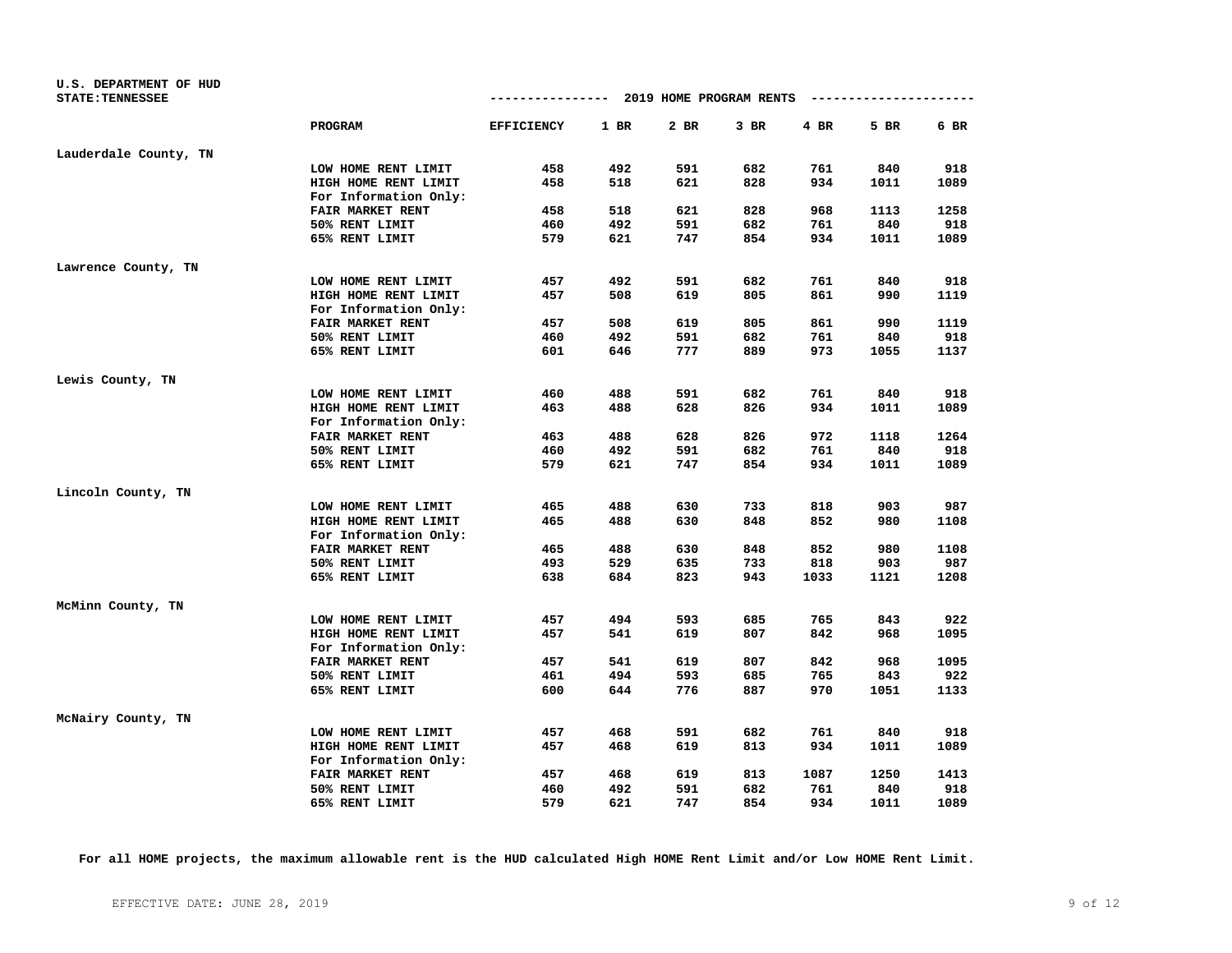| U.S. DEPARTMENT OF HUD  |                         |                                        |      |      |        |      |                        |      |
|-------------------------|-------------------------|----------------------------------------|------|------|--------|------|------------------------|------|
| <b>STATE: TENNESSEE</b> |                         | -------------- 2019 HOME PROGRAM RENTS |      |      |        |      | ---------------------- |      |
|                         | <b>PROGRAM</b>          | <b>EFFICIENCY</b>                      | 1 BR | 2 BR | $3$ BR | 4 BR | 5 BR                   | 6 BR |
| Marshall County, TN     |                         |                                        |      |      |        |      |                        |      |
|                         | LOW HOME RENT LIMIT     | 496                                    | 531  | 638  | 737    | 822  | 908                    | 992  |
|                         | HIGH HOME RENT LIMIT    | 534                                    | 538  | 711  | 902    | 961  | 1105                   | 1207 |
|                         | For Information Only:   |                                        |      |      |        |      |                        |      |
|                         | FAIR MARKET RENT        | 534                                    | 538  | 711  | 902    | 961  | 1105                   | 1249 |
|                         | 50% RENT LIMIT          | 496                                    | 531  | 638  | 737    | 822  | 908                    | 992  |
|                         | 65% RENT LIMIT          | 636                                    | 683  | 822  | 941    | 1030 | 1118                   | 1207 |
| Meigs County, TN        |                         |                                        |      |      |        |      |                        |      |
|                         | LOW HOME RENT LIMIT     | 457                                    | 492  | 591  | 682    | 761  | 840                    | 918  |
|                         | HIGH HOME RENT LIMIT    | 457                                    | 541  | 619  | 857    | 919  | 1015                   | 1093 |
|                         | For Information Only:   |                                        |      |      |        |      |                        |      |
|                         | FAIR MARKET RENT        | 457                                    | 541  | 619  | 895    | 919  | 1057                   | 1195 |
|                         | 50% RENT LIMIT          | 460                                    | 492  | 591  | 682    | 761  | 840                    | 918  |
|                         | 65% RENT LIMIT          | 580                                    | 623  | 749  | 857    | 936  | 1015                   | 1093 |
| Monroe County, TN       |                         |                                        |      |      |        |      |                        |      |
|                         | LOW HOME RENT LIMIT     | 406                                    | 492  | 591  | 682    | 761  | 840                    | 918  |
|                         | HIGH HOME RENT LIMIT    | 406                                    | 517  | 623  | 854    | 934  | 1011                   | 1089 |
|                         | For Information Only:   |                                        |      |      |        |      |                        |      |
|                         | <b>FAIR MARKET RENT</b> | 406                                    | 517  | 623  | 901    | 968  | 1113                   | 1258 |
|                         | 50% RENT LIMIT          | 460                                    | 492  | 591  | 682    | 761  | 840                    | 918  |
|                         | 65% RENT LIMIT          | 579                                    | 621  | 747  | 854    | 934  | 1011                   | 1089 |
| Moore County, TN        |                         |                                        |      |      |        |      |                        |      |
|                         | LOW HOME RENT LIMIT     | 457                                    | 481  | 619  | 807    | 901  | 994                    | 1086 |
|                         | HIGH HOME RENT LIMIT    | 457                                    | 481  | 619  | 889    | 919  | 1057                   | 1195 |
|                         | For Information Only:   |                                        |      |      |        |      |                        |      |
|                         | <b>FAIR MARKET RENT</b> | 457                                    | 481  | 619  | 889    | 919  | 1057                   | 1195 |
|                         | 50% RENT LIMIT          | 543                                    | 582  | 698  | 807    | 901  | 994                    | 1086 |
|                         | 65% RENT LIMIT          | 729                                    | 782  | 941  | 1078   | 1183 | 1287                   | 1390 |
| Obion County, TN        |                         |                                        |      |      |        |      |                        |      |
|                         | LOW HOME RENT LIMIT     | 439                                    | 492  | 591  | 682    | 761  | 840                    | 918  |
|                         | HIGH HOME RENT LIMIT    | 439                                    | 499  | 619  | 841    | 963  | 1043                   | 1124 |
|                         | For Information Only:   |                                        |      |      |        |      |                        |      |
|                         | FAIR MARKET RENT        | 439                                    | 499  | 619  | 841    | 1087 | 1250                   | 1413 |
|                         | 50% RENT LIMIT          | 460                                    | 492  | 591  | 682    | 761  | 840                    | 918  |
|                         | 65% RENT LIMIT          | 596                                    | 640  | 769  | 880    | 963  | 1043                   | 1124 |
| Overton County, TN      |                         |                                        |      |      |        |      |                        |      |
|                         | LOW HOME RENT LIMIT     | 457                                    | 468  | 591  | 682    | 761  | 840                    | 918  |
|                         | HIGH HOME RENT LIMIT    | 457                                    | 468  | 619  | 788    | 919  | 1011                   | 1089 |
|                         | For Information Only:   |                                        |      |      |        |      |                        |      |
|                         | FAIR MARKET RENT        | 457                                    | 468  | 619  | 788    | 919  | 1057                   | 1195 |
|                         | 50% RENT LIMIT          | 460                                    | 492  | 591  | 682    | 761  | 840                    | 918  |
|                         | 65% RENT LIMIT          | 579                                    | 621  | 747  | 854    | 934  | 1011                   | 1089 |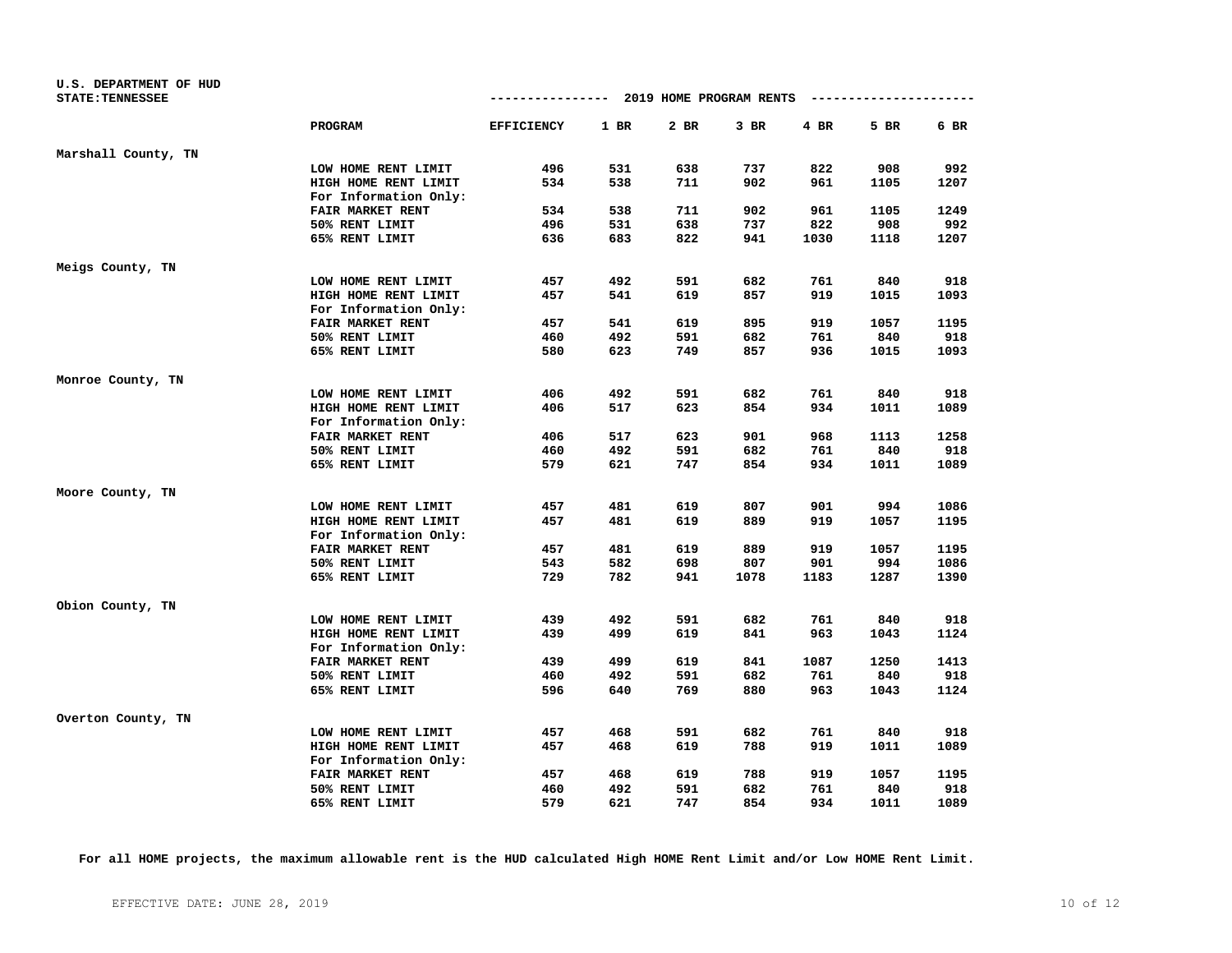| U.S. DEPARTMENT OF HUD  |                         | ------------- 2019 HOME PROGRAM RENTS |      |      |        |        | ---------------------- |      |
|-------------------------|-------------------------|---------------------------------------|------|------|--------|--------|------------------------|------|
| <b>STATE: TENNESSEE</b> |                         |                                       |      |      |        |        |                        |      |
|                         | PROGRAM                 | <b>EFFICIENCY</b>                     | 1 BR | 2 BR | $3$ BR | $4$ BR | 5 BR                   | 6 BR |
| Perry County, TN        |                         |                                       |      |      |        |        |                        |      |
|                         | LOW HOME RENT LIMIT     | 460                                   | 468  | 591  | 682    | 761    | 840                    | 918  |
|                         | HIGH HOME RENT LIMIT    | 465                                   | 468  | 619  | 804    | 919    | 1011                   | 1089 |
|                         | For Information Only:   |                                       |      |      |        |        |                        |      |
|                         | FAIR MARKET RENT        | 465                                   | 468  | 619  | 804    | 919    | 1057                   | 1195 |
|                         | 50% RENT LIMIT          | 460                                   | 492  | 591  | 682    | 761    | 840                    | 918  |
|                         | 65% RENT LIMIT          | 579                                   | 621  | 747  | 854    | 934    | 1011                   | 1089 |
| Pickett County, TN      |                         |                                       |      |      |        |        |                        |      |
|                         | LOW HOME RENT LIMIT     | 457                                   | 481  | 591  | 682    | 761    | 840                    | 918  |
|                         | HIGH HOME RENT LIMIT    | 457                                   | 481  | 619  | 776    | 919    | 1011                   | 1089 |
|                         | For Information Only:   |                                       |      |      |        |        |                        |      |
|                         | FAIR MARKET RENT        | 457                                   | 481  | 619  | 776    | 919    | 1057                   | 1195 |
|                         | 50% RENT LIMIT          | 460                                   | 492  | 591  | 682    | 761    | 840                    | 918  |
|                         | 65% RENT LIMIT          | 579                                   | 621  | 747  | 854    | 934    | 1011                   | 1089 |
| Putnam County, TN       |                         |                                       |      |      |        |        |                        |      |
|                         | LOW HOME RENT LIMIT     | 482                                   | 516  | 620  | 716    | 800    | 882                    | 964  |
|                         | HIGH HOME RENT LIMIT    | 538                                   | 538  | 668  | 897    | 981    | 1064                   | 1147 |
|                         | For Information Only:   |                                       |      |      |        |        |                        |      |
|                         | <b>FAIR MARKET RENT</b> | 538                                   | 538  | 668  | 952    | 991    | 1140                   | 1288 |
|                         | 50% RENT LIMIT          | 482                                   | 516  | 620  | 716    | 800    | 882                    | 964  |
|                         | 65% RENT LIMIT          | 608                                   | 652  | 784  | 897    | 981    | 1064                   | 1147 |
| Rhea County, TN         |                         |                                       |      |      |        |        |                        |      |
|                         | LOW HOME RENT LIMIT     | 463                                   | 496  | 596  | 689    | 768    | 848                    | 927  |
|                         | HIGH HOME RENT LIMIT    | 498                                   | 507  | 648  | 840    | 981    | 1087                   | 1172 |
|                         | For Information Only:   |                                       |      |      |        |        |                        |      |
|                         | <b>FAIR MARKET RENT</b> | 498                                   | 507  | 648  | 840    | 981    | 1128                   | 1275 |
|                         | 50% RENT LIMIT          | 463                                   | 496  | 596  | 689    | 768    | 848                    | 927  |
|                         | 65% RENT LIMIT          | 619                                   | 664  | 799  | 915    | 1001   | 1087                   | 1172 |
| Scott County, TN        |                         |                                       |      |      |        |        |                        |      |
|                         | LOW HOME RENT LIMIT     | 457                                   | 468  | 591  | 682    | 761    | 840                    | 918  |
|                         | HIGH HOME RENT LIMIT    | 457                                   | 468  | 619  | 854    | 921    | 1011                   | 1089 |
|                         | For Information Only:   |                                       |      |      |        |        |                        |      |
|                         | FAIR MARKET RENT        | 457                                   | 468  | 619  | 855    | 921    | 1059                   | 1197 |
|                         | 50% RENT LIMIT          | 460                                   | 492  | 591  | 682    | 761    | 840                    | 918  |
|                         | 65% RENT LIMIT          | 579                                   | 621  | 747  | 854    | 934    | 1011                   | 1089 |
| Sevier County, TN       |                         |                                       |      |      |        |        |                        |      |
|                         | LOW HOME RENT LIMIT     | 512                                   | 548  | 658  | 760    | 848    | 936                    | 1023 |
|                         | HIGH HOME RENT LIMIT    | 616                                   | 625  | 724  | 955    | 1046   | 1136                   | 1226 |
|                         | For Information Only:   |                                       |      |      |        |        |                        |      |
|                         | FAIR MARKET RENT        | 616                                   | 625  | 724  | 1030   | 1130   | 1300                   | 1469 |
|                         | 50% RENT LIMIT          | 512                                   | 548  | 658  | 760    | 848    | 936                    | 1023 |
|                         | 65% RENT LIMIT          | 646                                   | 694  | 834  | 955    | 1046   | 1136                   | 1226 |